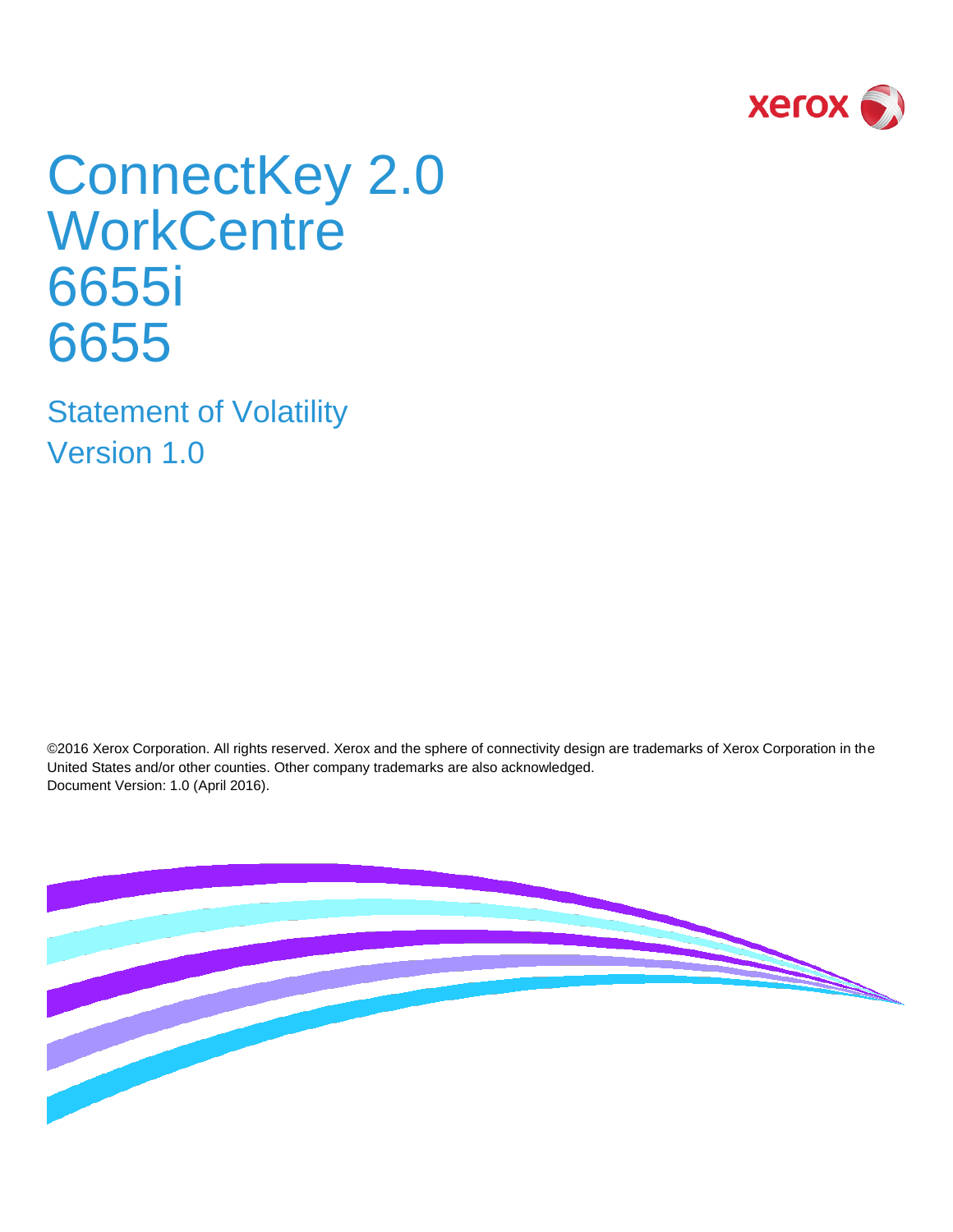# **Notice**

This document describes the locations, capacities and contents of volatile and non-volatile memory devices within the WorkCentre 6655i. Also included are older 6655 devices that have 073.110.075.34540 or later firmware.

The context of the information in this document is that normal means of access or data extraction are being attempted in order to reproduce, read, or extract stored or latent data. This does not include attempts to reproduce, read or extract data or reverse engineer storage methods by individuals or organizations with advanced skills or with extraordinary resources and measures or specialty equipment not normally available in the industry or to the public.

The content of this document is provided for information purposes only. Performance of the products referenced herein is exclusively subject to the applicable Xerox Corporation terms and conditions of sale and/or lease. Nothing stated in this document constitutes the establishment of any additional agreement or binding obligations between Xerox Corporation and any third party.

#### **Introduction**

The WorkCentre products are used to perform the following tasks:

Printing

Copying

**Scanning** 

Faxing

This document describes the amounts and types of memory contained in the device in an easy to read tabular format. To allow security issues to be addressed as needed, specific commentary has been included about potential locations of job data and Personally Identifiable Information (PII).

The information contained in this document has been verified at the time the product is released for sale. Manufacturing process changes may require that memory amounts are increased but, the purpose or contents of the memory should not change.

## **General Memory Information**

#### **Volatile Memory**

All volatile memory listed is cleared after power is removed (decay occurs generally within 20 seconds at room temperature).

All volatile memory listed is required for normal system operation and during service and diagnostic procedures.

Removal of any volatile memory will void the warranty.

#### **Non-Volatile Memory**

All non-volatile memory listed is required for normal system operation and during service and diagnostic procedures. Removal of any non-volatile memory will void the warranty.

Non-volatile memory in the system cannot be accessed by accidental keystrokes.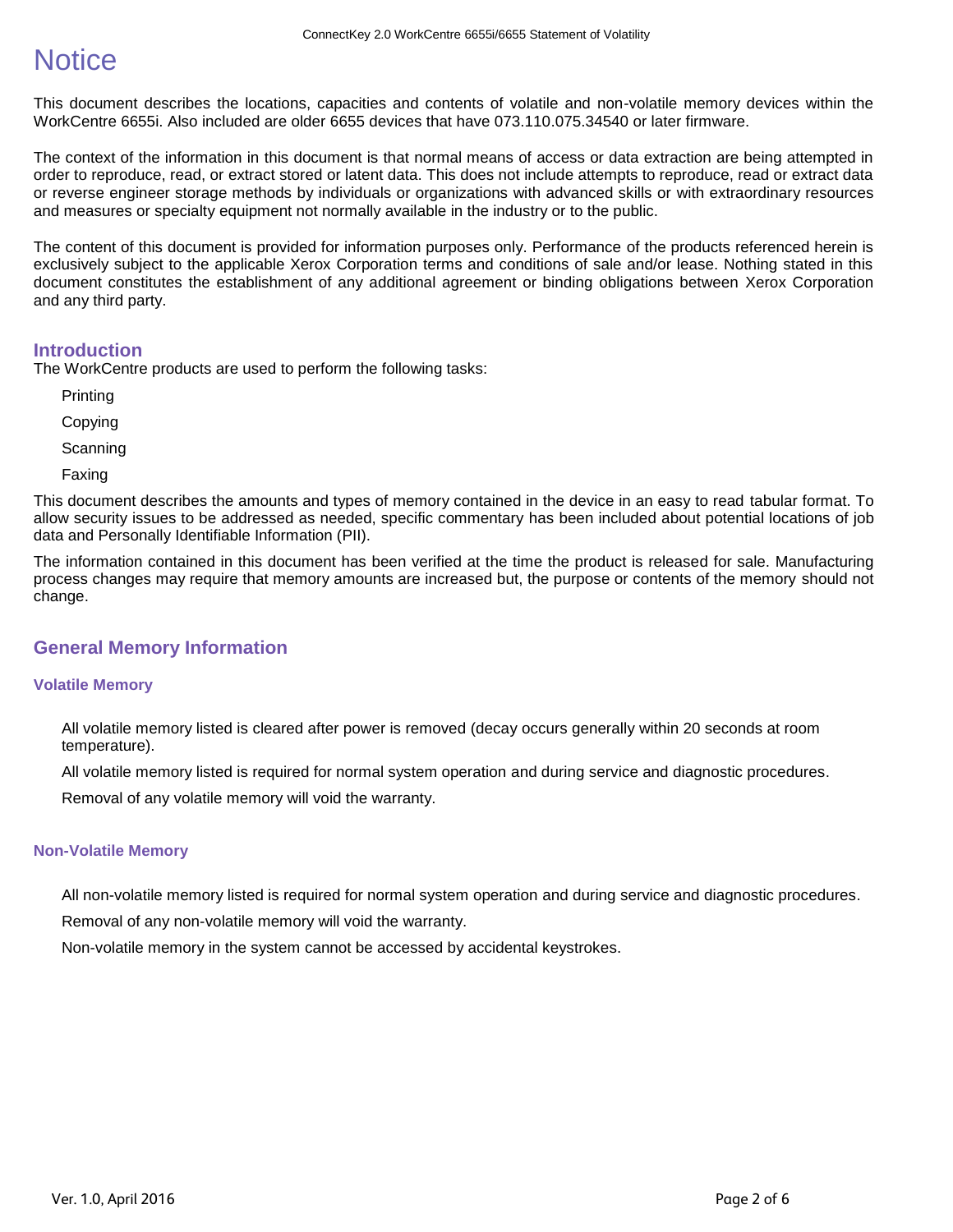### **Controller Module**

| <b>Volatile Memory</b>                                                                                                                                         |                  |                                           |                                                                            |                          |  |
|----------------------------------------------------------------------------------------------------------------------------------------------------------------|------------------|-------------------------------------------|----------------------------------------------------------------------------|--------------------------|--|
| Type (SRAM, DRAM,<br>etc.)                                                                                                                                     | <b>Size</b>      | <b>User</b><br><b>Modifiable</b><br>(Y/N) | <b>Function or Use</b>                                                     | <b>Process to Clear:</b> |  |
| DDR3 SDRAM non ECC<br>- System Memory                                                                                                                          | 2GB              | N                                         | Executable code, Printer<br>control data, temporary<br>storage of job data | Power Off System         |  |
| DDR2 SDRAM non ECC<br>- Image Memory                                                                                                                           | 1GB              | N                                         | Image data -<br>copy/scan/print/Fax                                        | Power Off System         |  |
| DDR2 SDRAM non ECC<br>- Page Buffer                                                                                                                            | 512MB            | N                                         | Scanner image page buffer                                                  | Power Off System         |  |
| DDR2 SDRAM non ECC<br>- Page Buffer (Pyxis)                                                                                                                    | Power Off System |                                           |                                                                            |                          |  |
| JPEG image processing<br><b>SRAM</b><br>N<br>1MB<br>Power Off System<br>buffer                                                                                 |                  |                                           |                                                                            |                          |  |
| <b>Additional Information:</b><br>There are two main blocks of Volatile memory in the controller, System and Image memory. System memory contains a mixture of |                  |                                           |                                                                            |                          |  |

executable code, control data and job data. Job data exists in System memory while the job is being processed. Once the job is complete, the memory is reused for the next job. Likewise, image memory holds job data in a proprietary format while the job is being processed. Once the job is complete, the image memory is reused for subsequent jobs.

| <b>Non-Volatile Solid State Memory</b>                                                                                               |             |                                           |                                                               |                          |  |  |
|--------------------------------------------------------------------------------------------------------------------------------------|-------------|-------------------------------------------|---------------------------------------------------------------|--------------------------|--|--|
| Type (Flash, EEPROM,<br>etc.)                                                                                                        | <b>Size</b> | <b>User</b><br><b>Modifiable</b><br>(Y/N) | <b>Function or Use</b>                                        | <b>Process to Clear:</b> |  |  |
| <b>SD CARD</b>                                                                                                                       | 4GB         | via Diagnostics                           | Control set points,<br>configuration settings, Boot<br>Memory | Diagnostic               |  |  |
| EEPROM                                                                                                                               | 1Mb         | Via Diagnostics                           | Programs Taurus ASIC                                          | Diagnostic               |  |  |
| EEPROM(Pyxis)                                                                                                                        | 1Mb         | Via Diagnostics                           | Programs Taurus ASIC                                          | Diagnostic               |  |  |
| Boot sector for power<br>Flash<br>38KB<br>Via Diagnostic<br>Diagnostic<br>manager, MAC address                                       |             |                                           |                                                               |                          |  |  |
| <b>Battery Backed SRAM</b>                                                                                                           | 6kB         | Via Diagnostic                            | Power manager variables                                       | Diagnostic               |  |  |
| <b>Additional Information:</b>                                                                                                       |             |                                           |                                                               |                          |  |  |
| All memory listed above contains code for execution and configuration information. No user or job data is stored in these locations. |             |                                           |                                                               |                          |  |  |

| <b>Non-Volatile Hard Disk Memory</b>                                                                                                                               |    |      |                            |                                                            |                             |  |
|--------------------------------------------------------------------------------------------------------------------------------------------------------------------|----|------|----------------------------|------------------------------------------------------------|-----------------------------|--|
| <b>User Modifiable:</b><br><b>Drive / Partition</b><br><b>Removable</b><br>Size:<br><b>Process to Clear:</b><br><b>Function:</b><br>(System, Image):<br>Y/N<br>Y/N |    |      |                            |                                                            |                             |  |
| System Disk / System<br>partition                                                                                                                                  | No | 27GB | N with normal<br>operation | Operating System,<br>Fonts, configuration<br>file storage. | Diagnostic Procedure        |  |
| System Disk / Image<br>partition                                                                                                                                   | No | 48GB | N with normal<br>operation | Job Images                                                 | <b>Diagnostic Procedure</b> |  |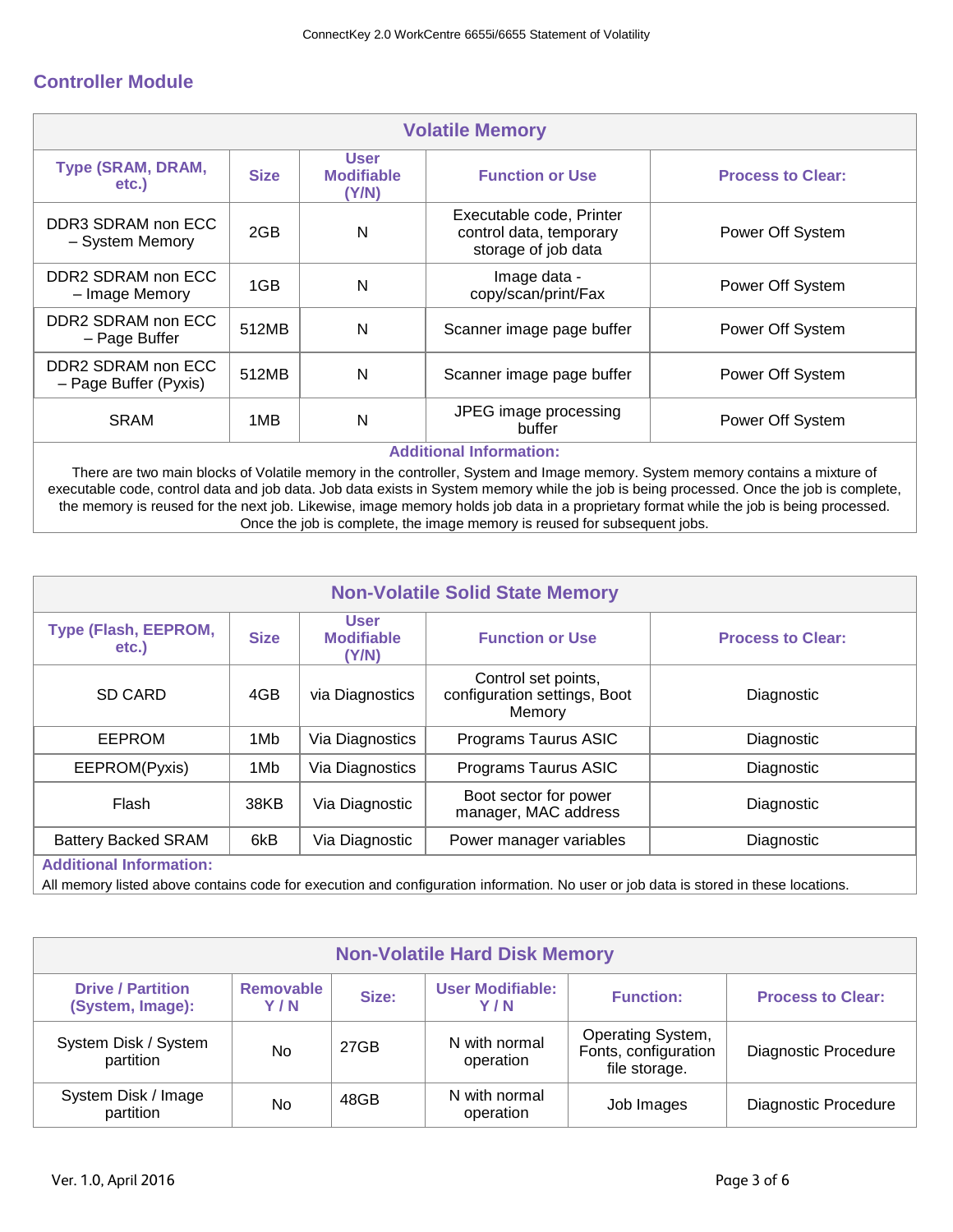| <b>Media and Storage Descriptions</b>                                                                                                                                               |  |  |  |  |  |  |
|-------------------------------------------------------------------------------------------------------------------------------------------------------------------------------------|--|--|--|--|--|--|
| <b>Type (disk drives, tape)</b><br>Removable<br>User Modifiable:<br>drives, CF/SD/XD<br>Size:<br><b>Process to Clear:</b><br><b>Function:</b><br>Y/N<br>Y/N<br>memory cards, etc.): |  |  |  |  |  |  |
| None                                                                                                                                                                                |  |  |  |  |  |  |

| <b>RFID Devices</b>                       |                                             |  |  |  |
|-------------------------------------------|---------------------------------------------|--|--|--|
| <b>RFID Device and</b><br><b>location</b> | <b>Purpose</b>                              |  |  |  |
| N/A                                       | No RFID Devices are contained in the device |  |  |  |

| <b>USB Port(s)</b>            |                                                                                                                                                                                                 |  |  |  |  |
|-------------------------------|-------------------------------------------------------------------------------------------------------------------------------------------------------------------------------------------------|--|--|--|--|
| <b>USB port and location</b>  | <b>Purpose</b>                                                                                                                                                                                  |  |  |  |  |
| Front panel – 1 Host<br>port  | User retrieves print ready files from Flash Media or stores scanned files on Flash Media. Physical<br>security of this information is the responsibility of the user or operator.               |  |  |  |  |
| Rear panel - 2 Host<br>ports  | User retrieves print ready files from Flash Media or stores scanned files on Flash Media. Physical<br>security of this information is the responsibility of the user or operator.               |  |  |  |  |
|                               | Optional security devices, such as a CAC reader, communicate with the machine via this port. No<br>job data is transmitted across this interface when an optional security device is connected. |  |  |  |  |
| Rear panel – 1 Target         | User PC direct connection for printing, Xerox Customer Service Engineer PWS connection for<br>problem diagnosis.                                                                                |  |  |  |  |
| port                          | The optional Copy Assistant kit communicates with the machine via this port. No job data is<br>transmitted across this interface.                                                               |  |  |  |  |
| <b>Additional Information</b> |                                                                                                                                                                                                 |  |  |  |  |

A number of devices can be connected to the 3 USB Host ports. Once information has been copied (either as a back-up data set or as a transfer medium, physical security of this information is the responsibility of the user or operator.)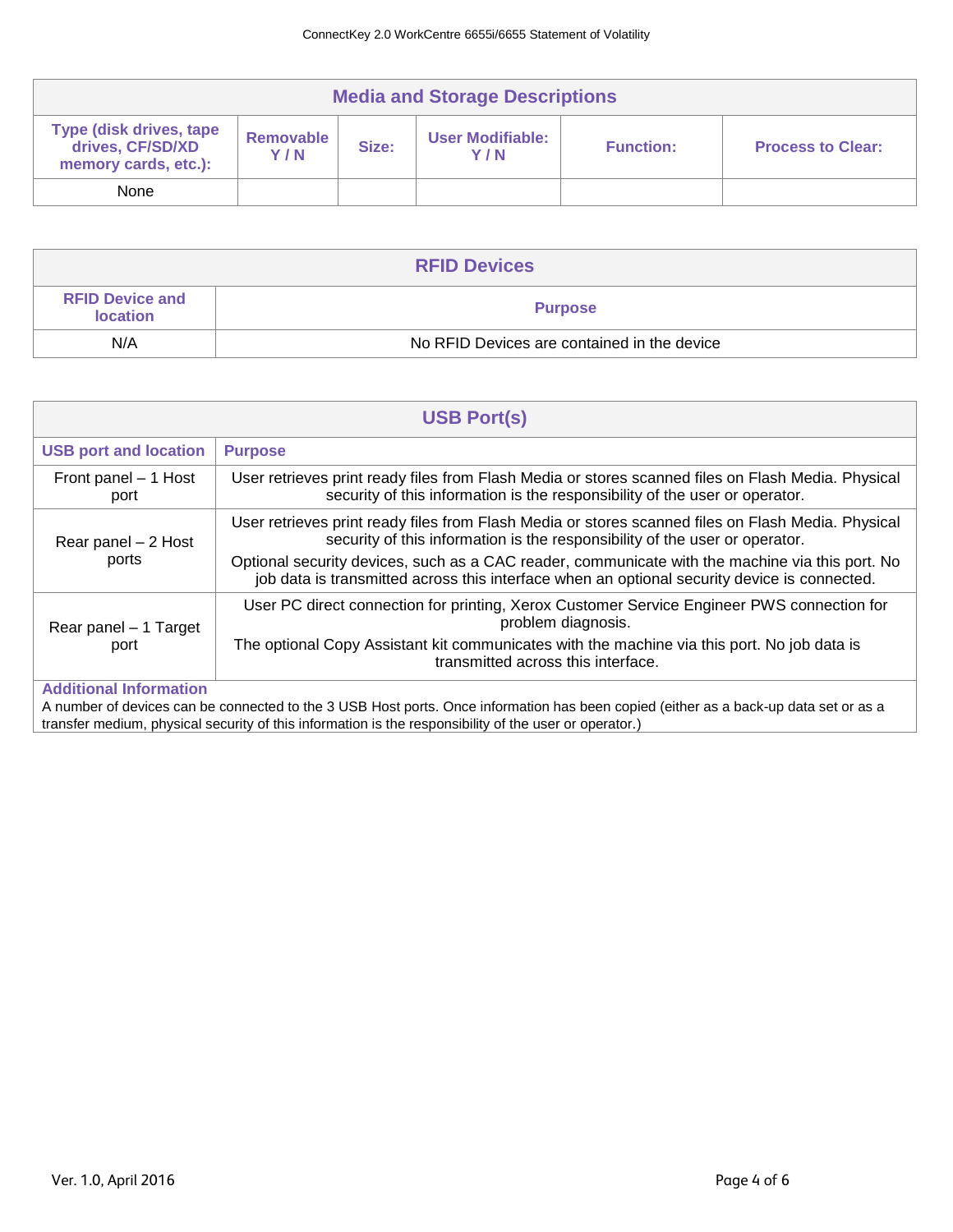# **Marking Engine Modules**

| <b>Volatile Memory</b>                                                                                                                       |                 |   |                                   |                  |  |  |  |
|----------------------------------------------------------------------------------------------------------------------------------------------|-----------------|---|-----------------------------------|------------------|--|--|--|
| <b>User</b><br>Type (SRAM, DRAM,<br><b>Modifiable</b><br><b>Size</b><br><b>Function or Use</b><br><b>Process to Clear:</b><br>etc.)<br>(Y/N) |                 |   |                                   |                  |  |  |  |
| DRAM (MCU PWBA)                                                                                                                              | 32M x<br>16 bit | N | Temporary Storage of<br>variables | Power Off System |  |  |  |
| RAM (UI PWBA)                                                                                                                                | 1kbyte          | N | Temporary Storage of<br>variables | Power Off System |  |  |  |

| <b>Non-Volatile Solid State Memory</b>                       |              |                                           |                                                                                          |                         |  |  |
|--------------------------------------------------------------|--------------|-------------------------------------------|------------------------------------------------------------------------------------------|-------------------------|--|--|
| <b>Type (FLASH, EEPROM,</b><br>etc.)                         | <b>Size</b>  | <b>User</b><br><b>Modifiable</b><br>(Y/N) | <b>Function or Use</b><br><b>Process to Sanitize:</b>                                    |                         |  |  |
| Flash (MCU PWBA)                                             | 16Mbit       | N                                         | Permanent storage of<br>program. User image data<br>are not stored.                      | Not customer alterable. |  |  |
| EEPROM (LED Driver,<br>PWBA, K)                              | 128Kbit      | N                                         | Permanent storage of setup<br>data.                                                      | Not customer alterable. |  |  |
| EEPROM (MM PWBA)                                             | 128Kbit      | N                                         | Permanent storage of<br>parameters and setup data.<br>User image data are not<br>stored. | Not customer alterable. |  |  |
| EEPROM (UI PWBA)                                             | 1kbit x<br>2 | N                                         | Permanent storage of setup<br>data. Storage of UI error log<br>data                      | Not customer alterable. |  |  |
| EEPROM (DADF PWBA)<br>LOW (PF2.01) or<br><b>HIGH(PF2.02)</b> | 16Kbit       | $\mathsf{N}$                              | Permanent storage of DADF<br>configuration code. User<br>image data are not stored.      | Not customer alterable. |  |  |
| EEPROM (TM PWBA)                                             | 2kbit        | $\mathsf{N}$                              | Permanent storage of TM<br>configuration code. User<br>image data are not stored.        | Not customer alterable. |  |  |
| Flash or ROM (UI PWBA)                                       | 32kbyte      | N                                         | Permanent storage of UI<br>executable code. User image<br>data are not stored.           | Not customer alterable. |  |  |
| ROM (DADF PWBA) LOW<br>(PF2.01) or HIGH(PF2.02)              | 256kbit      | N                                         | Permanent storage of DADH<br>configuration code. User<br>image data are not stored.      | Not customer alterable. |  |  |
| EEPROM (IIT)                                                 | 16Kbit       | $\mathsf{N}$                              | Permanent storage of setup<br>data                                                       | Not customer alterable  |  |  |

| <b>Media and Storage</b>                                                                                                                                                                   |  |  |  |  |  |  |
|--------------------------------------------------------------------------------------------------------------------------------------------------------------------------------------------|--|--|--|--|--|--|
| <b>Type (disk drives, tape)</b><br><b>User Modifiable:</b><br>Removable<br>drives, CF/SD/XD<br>Size:<br><b>Process to Clear:</b><br><b>Function:</b><br>Y/N<br>Y/N<br>memory cards, etc.): |  |  |  |  |  |  |
| None                                                                                                                                                                                       |  |  |  |  |  |  |